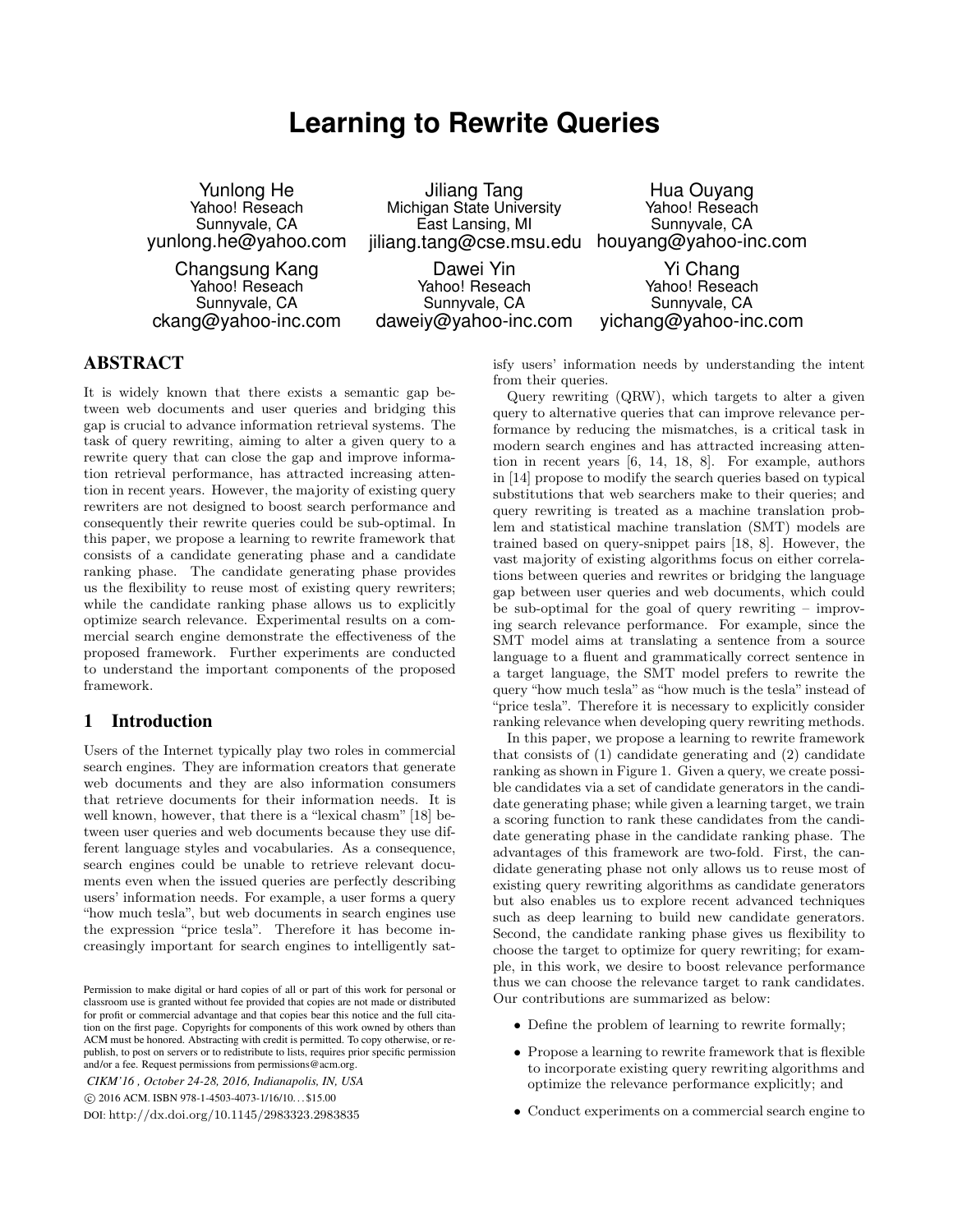

Figure 1: Flow chart of the proposed learning to rewrite framework

demonstrate the effectiveness of the proposed framework.

The rest of the paper is organized as follows. In Section 2, we briefly review the related work. In Section 3, we formally define the problem and introduce the proposed framework in detail. In Section 4, we present empirical evaluation with discussion. In Section 5, we give conclusion with future work.

# 2 Related Work

Query expansion and rewriting have long been important research topics in information retrieval [3]. Xu and Croft [23] studied using the top ranked documents retrieved by the original query to expand the query. This method suffers from the sensitivity to initial ranking results and does not learn from user generated data. Later approaches [6, 7, 14] focus on using user query logs to generate query expansions by collecting signals such as clickthrough rate [6, 24], cooccurrence in search sessions [14] or query similarity based on click graphs [7, 1]. Since search logs contain query document pairs clicked by millions of users, the term correlations reflect the preference of the majority of users. However, the correlation-based method, as pointed out by [19], suffers low precision partly because the correlation model does not explicitly capture context information and is susceptible to noise. More recently, natural language technology in form of statistical machine translation (SMT) [19, 18, 8, 9] has been introduced for the query expansion and rewriting problems. In the SMT system all component models are properly smoothed using sophisticated techniques to avoid sparse data problems while the correlation model relies on pure counts of term frequencies. However, the SMT system is used as a black box instead of fully tuned for the task of query rewriting.

Another related research topic is query recommendation. Authors in [12] make use of search session data to find query pairs frequently co-occurring in the same sessions, which are used as suggestions for each other. Baeza-Yates et al. [2] propose to rank the clustered queries according to two principles: i) the similarity of the queries to the input query, and ii) the support of the suggested query, which measures the magnitude of answers returned in the past to this query that have attracted the attention of users. A follow-up work [4] combines various click-based, topic-based and session based ranking strategies and uses supervised learning in order to maximize the semantic similarity between the query and the recommendations. Cao et.al [5] addressed the data sparseness issue by summarizing queries into concepts by clustering a click-through bipartite. Then, from session data a concept sequence suffix tree is constructed as the query suggestion model.

Recently, deep learning techniques [16, 21] have been applied on query processing and machine translation tasks. For example, authors in [11] generate distributed language models for queries to improve the relevance in sponsored search. Authors in [21] applied recurrent neural networks on machine translation tasks and achieved state-of-the-art performance compared to traditional SMT systems. A hierarchical recurrent encoder-decoder method is proposed in [20] for the task of query auto-completion.

In this work, our approach is formulated as a learning to rewrite framework and its key component is candidate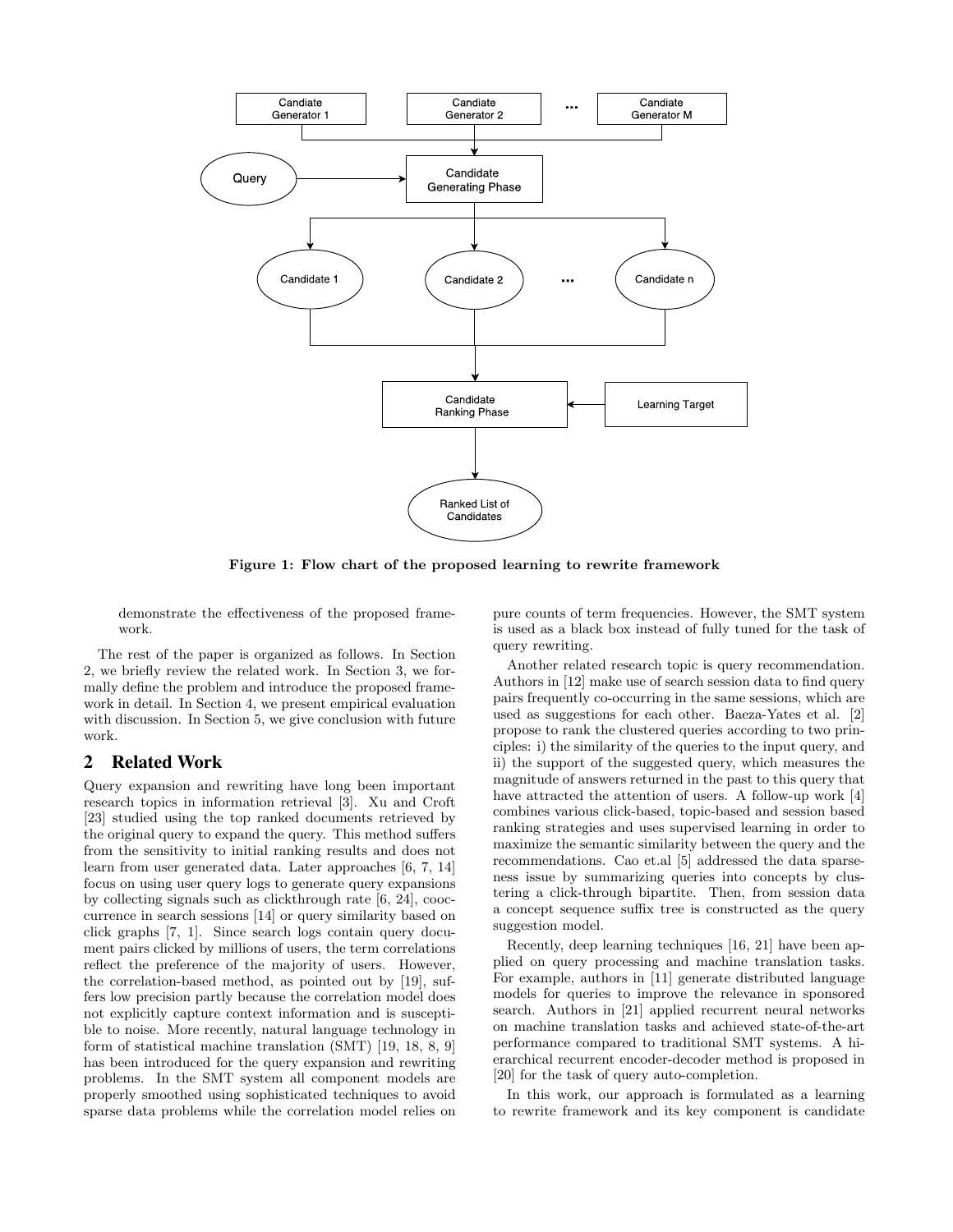ranking. Therefore the candidate ranking phase is similar to the learning to rank framework in terms of many aspects such as loss functions [25, 22] and ranking features [15].

## 3 Learning to Rewrite Framework

The query rewriting problem aims to find the query rewrites of a given query for the purpose of improving the relevance of the information retrieval system. The proposed framework formulates the query rewriting problem as an optimization problem of finding a scoring function  $F(q, r)$  which assigns a score for any pair of query  $q$  and its rewrite candidate r. The framework assumes that  $\mathcal{G} = \{g_1, g_2, \ldots, g_M\}$ is a set of M candidate generators. Candidate generators could be any existing query rewriting techniques and we will introduce more details in Subsection 3.1. In the candidate generating phase, we use candidate generators in  $\mathcal G$ to generate a set of rewrite candidates for a given query  $q$ as  $\mathcal{R} = \{r_1, \dots, r_n\}$  where *n* is the number of generated rewrite candidates. Each pair of query  $q$  and its rewrite candidate  $r_i$ , i.e.,  $(q, r_i)$ , is scored by the function  $F(q, r_i)$ . The rewrite candidates from  ${\mathcal R}$  are then ranked based on the scores  $\{F(q, r_1), F(q, r_2), \ldots, F(q, r_n)\}\$ in the candidate ranking phase. A key step of the learning to rewrite problem is how to obtain the scoring function  $F$ .

Let  $\mathcal{F} = \{f : (q, r) \mapsto f(q, r) \in \mathcal{R}\}\$ be the functional space of the scoring functions for any pair of query and rewrite candidate and  $\mathcal{Q} = \{q_1, \dots, q_m\}$  be a set of m queries. We use  $\mathcal{R}_i = \{r_{i,1}, \cdots, r_{i,n_i}\}\$ to denote the set of rewrite candidates of query  $q_i$  generated by  $G$  where  $n_i$  is the number of rewrite candidates for  $q_i$ . For each query  $q_i$ , we further assume that  $\mathcal{I}_i$  is the learning target that encodes the observed information about the quality of rewrite candidates in  $\mathcal{R}_i$ . Note that the forms of  $I_i$  are problem-dependent that could be the label for each pair  $(q, r_i)$  or the preferences among  $\mathcal{R}_i$ for  $q_i$ . With aforementioned notations and definitions, the problem of searching in  $\mathcal F$  for a scoring function  $F(q, r)$  is formally stated as the following minimization problem:

$$
F = \arg\min_{f \in \mathcal{F}} \sum_{i=1}^{m} L(f, q_i, \mathcal{R}_i, \mathcal{I}_i).
$$
 (1)

The exact forms of the loss function  $L(f, q_i, \mathcal{R}_i, \mathcal{I}_i)$  depends on the learning target  $\mathcal{I}_i$  and we will further discuss these in Subsection 3.2. As illustrated in Figure 1, the proposed framework consists of two key steps – candidate generating and candidate ranking. In the following subsections, we elaborate them with details.

# 3.1 Candidate Generating

We have two ways to obtain candidate generators for candidate generating. One is to treat existing query rewriters as candidate generators. The other is to explore advanced techniques to build new candidate generators. Two candidate generators used in the paper include one query rewriter based on statistical machine translation (SMT) in [18] as well as one new generator based on deep learning techniques. More technical details about SMT based query rewriter can be found in [18] and we will also discuss how to train the rewriter in the experiment section. Next we focus on the candidate generator based on deep learning techniques.

Recently deep learning techniques have powered a number of applications from various domains such as computer vision, speech recognition and natural language processing. Meanwhile the majority of existing query rewriters are built with traditional techniques. Therefore a candidate generator based on deep learning techniques could be complementary to traditional ones and provides potentially better candidates. Recurrent Neural Network (RNN) is neural sequence model that achieves state of the art performance on many important sequential learning tasks. The long shortterm memory (LSTM) is a one of the most popular RNN instance. It can learn long range temporal dependencies and mitigate the vanishing gradient problem. We propose to use the Sequence-to-Sequence LSTM model [21] to build a new candidate generator. In model training, we treat the original query as input sequence, and use its rewrite queries as target output sequences. In prediction, the most probable output sequences are obtained by a beam-search method elaborated at the end of this section and are used as the query rewrite candidates.

Given an input sequence  $x_1^J = x_1, \cdots, x_J$ , a standard RNN computes the hidden vector sequence  $h_1^J = h_1, \cdots, h_J$ and output vector sequence  $y_1^J = y_1, \dots, y_J$  by iterating the following equations from  $j = 1$  to J:

$$
h_j = \mathcal{H}(W_{xh}x_j + W_{hh}h_{j-1} + b_h)
$$
  

$$
y_j = W_{hy}h_j + b_y
$$

where the  $W_{\cdot,\cdot}$  terms denote weight matrices, the  $b$  terms denote bias vectors and  $H$  is the hidden layer function.

For the version of LSTM used in the sequence to sequence model, the gates and cells are implemented by the following composite functions, where we followed [10]:

$$
i_j = \sigma(W_{xi}x_j + W_{hi}h_{j-1} + b_i)
$$
  
\n
$$
f_j = \sigma(W_{xf}x_j + W_{hf}h_{j-1} + W_{cf}c_{j-1} + b_f
$$
  
\n
$$
c_j = f_jc_{j-1} + i_j \tanh(W_{xc}x_j + W_{hc}h_{j-1} + b_c)
$$
  
\n
$$
o_j = \sigma(W_{xo}x_j + W_{ho}h_{j-1} + W_{co}c_j + b_o)
$$
  
\n
$$
h_j = o_j \tanh(c_j).
$$

In a sequence to sequence LSTM, we want to estimate the conditional probability  $p(y_1, \dots, y_I | x_1, \dots, x_J)$  where  $x_1, \dots, x_J$  is an input sequence and  $y_1, \dots, y_I$  is its corresponding output sequence whose length I may differ from J. The LSTM computes this conditional probability by first obtaining the fixed dimensional representation  $v$  of the input sequence  $x_1, \dots, x_J$  given by the last hidden state of the LSTM, and then computing the probability of  $y_1, \dots, y_I$ with a standard LSTM-LM formulation whose initial hidden state is set as the representation v of  $x_1, \dots, x_J$ :

$$
p(y_1, \cdots, y_I | x_1, \cdots, x_J) = \prod_{i=1}^I p(y_i | v, y_1, \cdots, y_{i-1}), \quad (2)
$$

where  $p(y_i|v, y_1, \dots, y_{i-1})$  is represented with a softmax over all the words in the vocabulary. Note that we require that each query ends with a special end-of-query symbol " $\langle EOO\rangle$ ", which enables the model to define a distribution over sequences of all possible lengths. The overall scheme is outlined in figure 2, where the shown LSTM computes the representation of the terms in the query  $qt_1, qt_2, \cdots, qt_m$ , <EOQ> and then uses this representation to compute the probability of  $rt_1, rt_2, \cdots, rt_n, \langle EOQ \rangle$ .

We learn a large deep LSTM on large-scale query- rewrite query pairs. More details about how to prepare these pairs will be discussed in the experimental section. We trained it by maximizing the log probability of a correct rewrite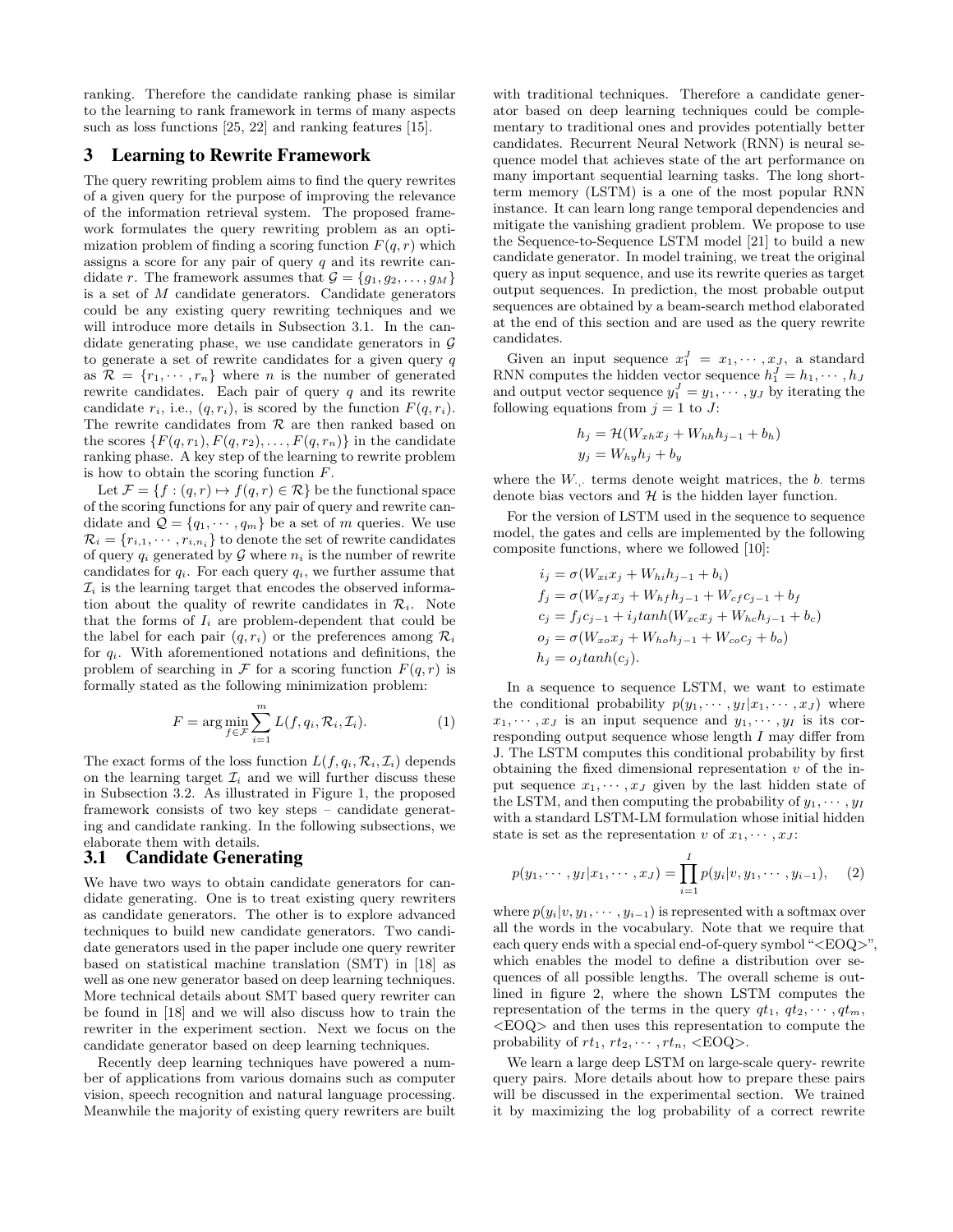

Figure 2: Scheme of Sequence to Sequence LSTM for Generating Query Rewrite

query  $r = rt_1, rt_2, \cdots, rt_n, \langle EOQ \rangle)$  given the query  $q =$  $qt_1, qt_2, \cdots, qt_m, \langle EOQ \rangle$ , thus the training objective is

$$
\frac{1}{|D|}\sum(q,r)\in D\log p(r|q),
$$

where D is the training data set and  $p(r|q)$  is calculated according to Eq. (2). Once training is complete, we feed original queries to the model and produce rewrite candidates by finding the most likely rewrites according to the LSTM – We search for the most likely query rewrites using a simple leftto-right beam search decoder instead of an exact decoder. It maintains a small number  $B$  of partial rewrites, where partial rewrites are prefixes of some query rewrite candidates. At each time-step, we extend each partial rewrite in the beam with every possible word in the vocabulary. We discard all but the B most likely rewrites according to the model's log probability. As soon as the "<EOQ>" symbol is appended to a partial rewrite, it is removed from the beam and is added to the set of complete rewrite candidates.

# 3.2 Candidate Ranking

A key challenge of the candidate ranking phase is to learn the scoring function that is used to rank rewrite candidates from the candidate generating phase and next we detail our solution.

#### *3.2.1 Loss Functions*

The loss function in the optimization problem for  $F$  in Eq.  $(1)$ is different with different types of the learning target  $\mathcal{I}_i$ . Next we define three types of loss functions according to  $\mathcal{I}_i$ – point-wise, pair-wise and list-wise loss.

*Point-wise loss* Assuming that for each pair  $(q_i, r_{i,j})$ , a grade label  $y_{i,j}$  is available which indicates the quality of  $r_{i,j}$ as a query rewrite of  $q_i$ , the loss function that is appropriate for point-wise learning target  $\mathcal{I}_i$  is:

$$
L(f, q_i, \mathcal{R}_i, \mathcal{I}_i) = \sum_{j=1}^{n_i} l(f(q_i, r_{i,j}), y_{i,j}),
$$

where l can be a squared error loss function, i.e.,  $l(x, y) =$  $||x-y||^2$  if y takes numerical values, or a logistic loss function, i.e.,  $l(x, y) = log(1 + e^{-xy})$  if  $y \in \{-1, +1\}$ .

*Pair-wise loss* When the preference between a pair of rewrite queries  $r_{i,j}$  and  $r_{i,k}$  is available, the loss function for the pair-wise learning target can be constructed as the sum over pair-wise loss function. For example, let  $r_{i,j} \succ r_{i,k}$  denote the learning target that  $r_{i,j}$  is a preferred query rewrite to  $r_{i,k}$  given the original query  $q_i$ . The pair-wise loss function

has the following form:

 $L(j)$ 

$$
f, q_i, \mathcal{R}_i, \mathcal{I}_i) = \sum_{r_{i,j} \succ r_{i,k}} l(f(q_i, r_{i,j}) - f(q_i, r_{i,k})),
$$

where a typically used  $l$  includes the squared hinge loss function  $l(t) = max(0, 1 - t)^2$  and the logistic function  $l(t) =$  $log(1 + e^{-t}).$ 

*List-wise loss* If the learning target  $\mathcal{I}_i$  includes a complete order of the rewrite candidates  $\mathcal{R}_i$  for  $q_i$  in terms of rewriting quality, the loss function can then be formulated to calculate the cost of the difference between the ranking order generated by the scores  $f(q_i, r_{i,1}), \cdots, f(q_i, r_{i,n_i})$  and the groundtruth ranking order. For a more concrete example, let  $\mathcal{I}_i$  be given in the form of  $(y_i(1), y_i(2), \cdot, y_i(n_i))$  where  $y_i(j)$  is the index of the candidate in the set  $\mathcal{R}_i$  which is ranked at the position j. Let  $\phi(q, r)$  be a mapping which retains the order in a permutation, i.e.,  $\phi(q_i, r_{i, y_i(1)}) > \phi(q_i, r_{i, y_i(1)}) > \cdots >$  $\phi(q_i, r_{i,y_i(n_i)})$ . The cosine loss function proposed in [17] is defined as:

$$
L(f, q_i, \mathcal{R}_i, \mathcal{I}_i) = \frac{1}{2} \left( 1 - \frac{\sum_{j=1}^{n_i} f(q_i, r_{i,j}) \phi(q_i, r_{i,j})}{\sqrt{\sum_{j=1}^{n_i} f^2(q_i, r_{i,j})} \sqrt{\sum_{j=1}^{n_i} \phi^2(q_i, r_{i,j})}} \right).
$$

More examples of the list-wise loss functions can be found in [22].

## *3.2.2 Generating Learning Targets*

Generating the learning target  $\mathcal{I}_i$  is challenging especially for a large set of queries and their corresponding rewrite candidates. One straightforward way is to use human labeling. However, it is not practical, if not impossible, to achieve this for a web-scale query rewriting application. First, it is very time and effort consuming to label millions of query rewriting pairs. Second, the relevance performance depends on many components of a search engine such as relevance ranking algorithms, thus it is extremely difficult for human editors to compare the quality of rewrite candidates. Third, for a commercial search engine, its components are typically evolved rapidly and in order to adapt to these changes, human labels are consistently and continuously needed. Therefore it is desirable for an automatic approach to generate learning target.

In this work, we specifically focus on boosting the relevance performance via query rewriting, thus the learning target should indicate the quality of the rewrite candidates from the perspective of search relevance. Intuitively a better rewrite candidate could attract more clicks to its retrieved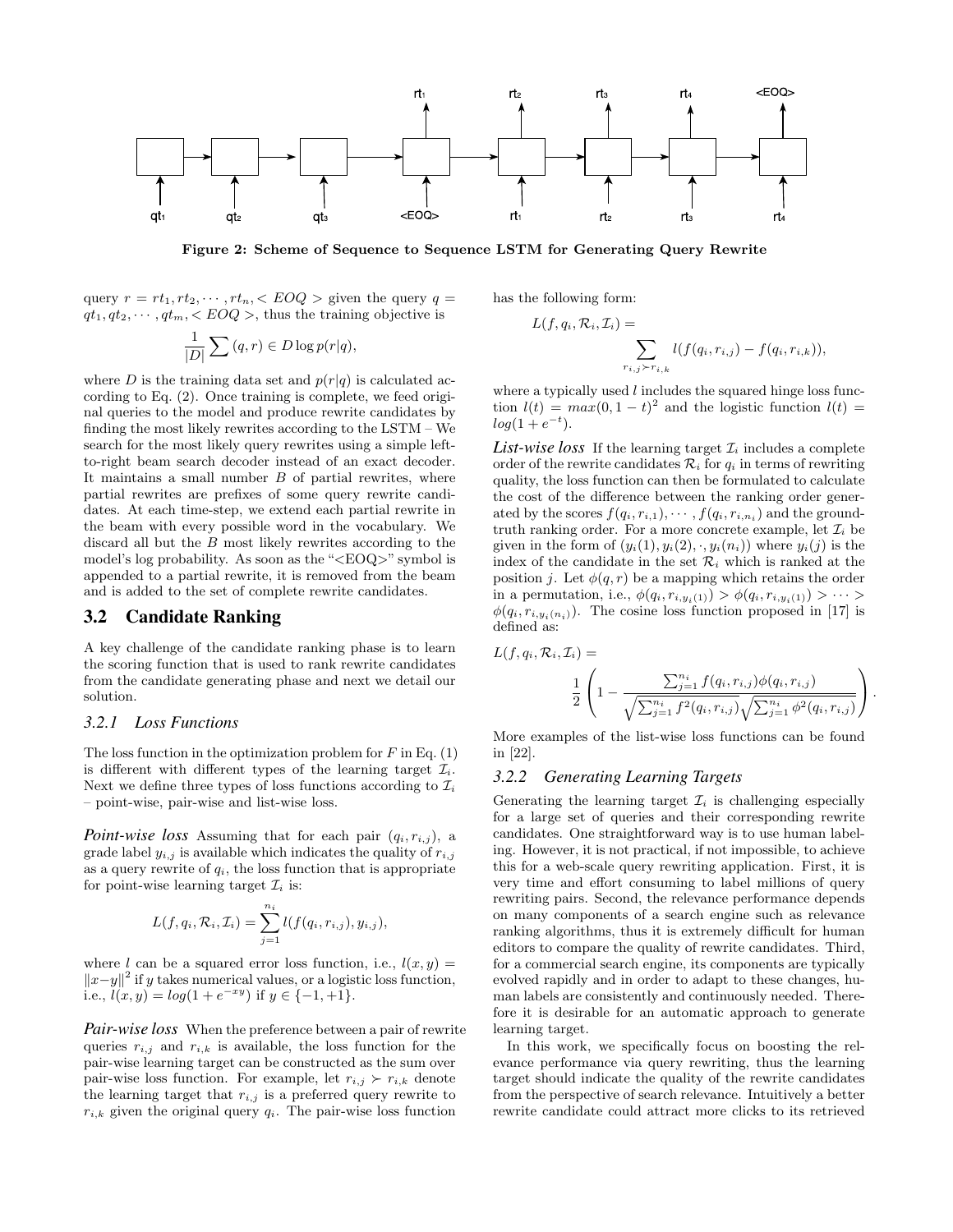documents. In other words, the number of clicks on the returned document from a rewrite candidate could be a good indicator about its quality in terms of relevance. These intuitions pave us a way to develop an automatic approach to generate learning target based on the query-document click graph that is extracted from search logs.

A click graph is a query-document bipartite graph which consists of the triplets  $(q, u, n_{q,u})$ , where q denotes a query, u denotes a document and the edges in the bipartite graph indicate the co-click between queries and documents and the weights are co-click numbers  $n_{q,u}$ , i.e., the number of clicks (accumulated through a time period and a population of users) on  $u$  when the issued query is  $q$ . The click graph is constructed from user search logs, thus it contains rich information of users' understandings and behaviors about queries and documents. There are many successful applications based on the query-document graph such as query suggestion [5] and query clustering [2]. Next we introduce our approach to generate learning targets from the querydocument graph.

For each query and query rewrite pair  $(q, r)$ , we estimate the click numbers if we alter  $q$  to  $r$  from the query-document click graph as illustrated in Figure 3:

- We use the query  $r$  to retrieve top  $k$  documents from the search engine as  $\mathcal{U} = \{u_1, u_2, \dots, u_k\}$  where  $u_i$ indicates the ranked  $i$ -th document in the returned list. For example, we retrieve  $k = 4$  documents for the rewrite candidate  $r_1$ .
- The click number of the document  $u_i$  in  $\mathcal U$  with the information intent of  $q c_{r,u_i}$  is estimated as  $n_{q,u_i}$  if there are clicks between query  $q$  and document  $u_i$  in the query-document graph (e.g.,  $c_{r_1,d_2} = n_{q,d_2}$  in Figure 3) and 0 ( e.g.,  $c_{r_2,d_2} = 0$  in Figure 3 ) otherwise. The rationale of using  $(q, u_i)$  instead of  $(r, u_i)$  is that r could drift the intent of  $q$  and we want to maintain the original intent. For example, if r changes the intent of  $q$ ,  $u_i$ could be completely irrelevant to  $q$  and it is reasonable to estimate  $c_{r,u_i} = 0$ . Let  $C_r = \{c_{r,u_1}, c_{r,u_2}, \ldots, c_{r,u_k}\}\$ be the estimated click numbers for its top  $k$  retrieved documents.

With the estimated click numbers  $\mathcal{C}_r$  and document positions as shown in Figure 3, we can generate the learning target. Next we illustrate how to generate the point-wise learning target  $y_{q,r}$  from  $\mathcal{C}_r$ . Our basic idea is to aggregate the estimated click numbers in  $\mathcal{C}_r$  to a unified target  $y_{q,r}$ . In this paper, we investigate the following aggregating strategies:

• Clicknum: Intuitively the total click numbers can indicate the quality of a rewrite candidate in terms of relevance. Therefore the Clicknum strategy is to sum click numbers in  $\mathcal{C}_r$  as  $y_{q,r}$ :

$$
y_{q,r} := \sum_{i=1}^k c_{r,u_i}
$$

• Discounted clicknum: In addition to click numbers, the positions of documents in the ranking list are also important. Ideally we should rank documents with a large number of clicks higher; hence we need to penalize these documents with a large number of clicks but lower positions. With these intuitions, the discounted clicknum strategy defines  $y_{q,r}$  from  $\mathcal{C}_r$  as:

$$
y_{q,r} := \sum_{i=1}^{k} \frac{c_{r,u_i}}{i+1},
$$

where the contribution of  $c_{r,u_i}$  in  $y_{q,r}$  is penalized by its position in the ranking list.

• Discounted log clicknum: Click numbers in  $\mathcal{C}_r$  could vary dramatically. Some have an extremely large number of clicks; while others have a few. In this scenario, the documents with large numbers of clicks could dominate the learning target. Therefore the discounted log clicknum strategy applies a log function to click numbers as:

$$
y_{q,r} := \sum_{i=1}^k \frac{\log_2(c_{r,u_i})}{i+1}.
$$

• Logdiscounted log clicknum: The Discounted clicknum strategy could over-penalize the click numbers. Similar to Discounted log clicknum, Logdiscounted log clicknum also applies a log function to positions as:

$$
y_{q,r} := \sum_{i=1}^{k} \frac{\log_2(c_{r,u_i})}{\log(i+1)}.
$$

In some cases, we might not need to rewrite the original query  $q$ . For example, the quality of  $q$  could be better than that of all available rewrite candidates. Therefore in practice, we also assign the original query  $q$  as one rewrite candidate. Following the same procedure to generate the point-wise learning target for the query rewrite  $r$ , we can generate one for the original query as  $y_{q,q}$ . If r is better than  $q$ , the documents retrieved by  $r$  should be more relevant and the number  $y_{q,r}$  should be higher than  $y_{q,q}$ . Similarly, if r is worse than the original query or even changes the query intent, the documents retrieved by r should be less relevant and the number  $y_{q,r}$  should be lower than  $y_{q,q}$ . Therefore by treating the original query  $q$  as a rewrite candidate, the proposed framework allows rewriting as the original query.

We maintain the intent of the original query  $q$  by using  $(q, u_i)$  instead of  $(r, u_i)$ ; thus we can directly obtain pair-wise and list-wise learning targets from the point-wise targets. For example, the pair-wise labels of two rewrite candidates  $r_i$  and  $r_j$  can be obtained by comparing  $y_{q,r_i}$  and  $y_{q,r_j}$ ; and similarly we can get an order of the quality of all rewrite candidates of q.

#### *3.2.3 Feature Functions*

To find the best scoring function, we need to solve the optimization problem (1) in the functional space  $\mathcal{F}$ , which is usually very challenging. A practical way to reduce the complexity of the optimization problem is to assume that the scoring functions in  $\mathcal F$  have some special structures and then search for the optimal  $F$  in the constrained space. A common approach is to assume that every  $f \in \mathcal{F}$  is a linear combination of  $m$  feature functions, namely:

$$
f(q,r) = \sum_{i=1}^{m} \lambda_i h_i(q,r),
$$
\n(3)

where each  $h_i(q, r)$  is the *i*-th feature function and  $\lambda_i$  controls the contribution of  $h_i(q, r)$ . There are also other ap-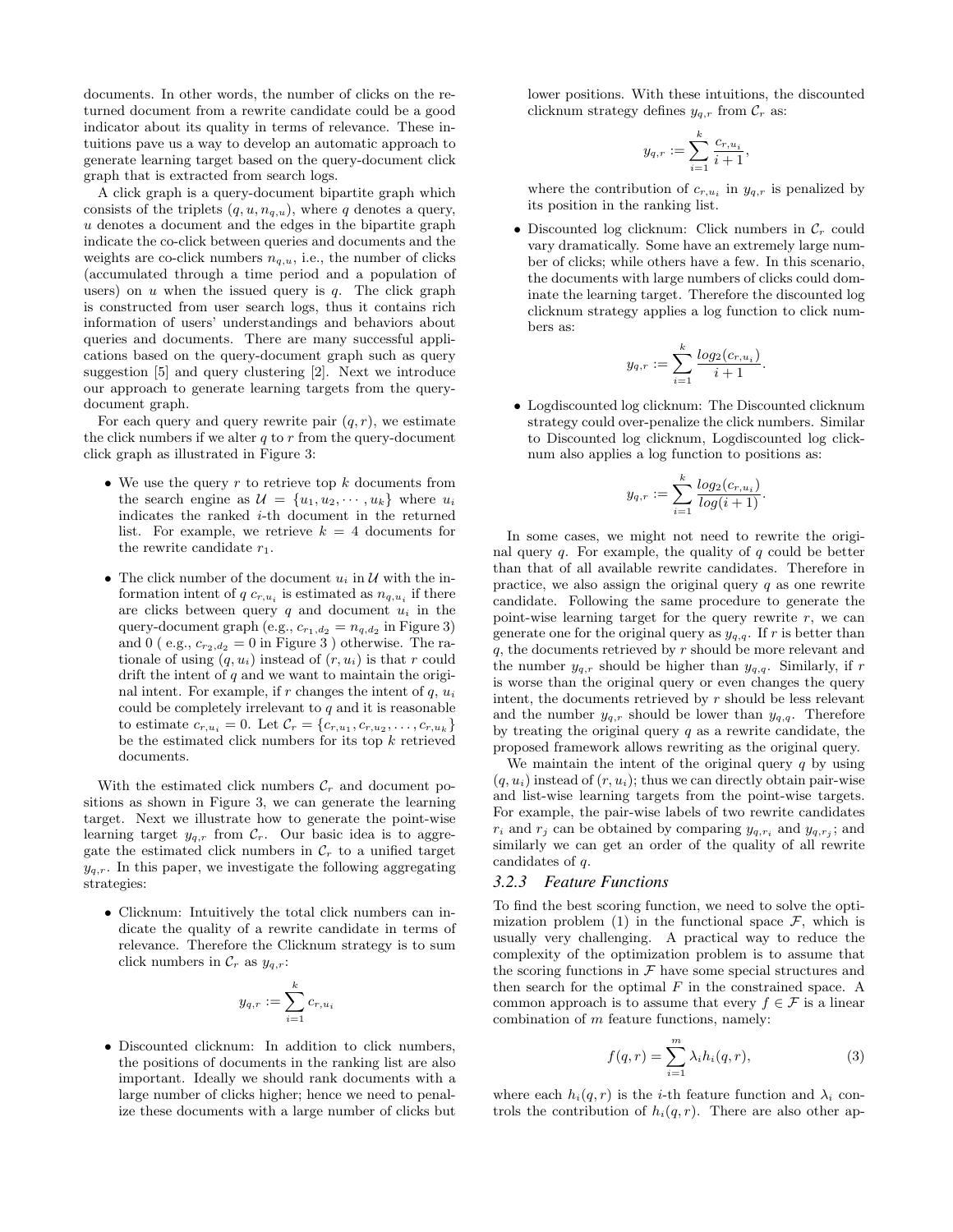

Figure 3: Generating click numbers  $C_r$  from the query-document click graph

proaches to build the scoring functions. For example we can assume the scoring functions in  $\mathcal F$  are ensembles of decision trees such that the search space is constrained by the number of trees and the depth of the decision trees; and a gradient boosting algorithm can be applied to find the optimal scoring function. In this paper, we focus on the approach in Eq. (3) while we would like to leave the investigation of other approaches as one future work.

For each pair of query and rewrite candidate  $(q, r)$ , we can build three groups of feature functions  $- (1)$  query features: features are extracted from only the original query  $q$ ; (2) rewrite features: features are extracted from only the rewrite candidate  $r$  and  $(3)$  pair features: features are extracted from both  $q$  and  $r$ . Before introducing the details about these features, we first introduce notations we use in their definitions. Let  $f_q$  and  $f_r$  be the query frequencies obtained from the search log. Let  $W = \{W_1, W_2, \ldots, W_N\}$  be the dictionary with N words. We use  $\mathbf{q} = \{w_{q,1}, w_{q,2}, \ldots, w_{q,N}\}\$ to indicate the vector representation of q where  $w_{q,i}$  is the frequency of  $W_i$  in q. Similarly we represent r as  $\mathbf{r} =$  $\{w_{r,1}, w_{r,2}, \ldots, w_{r,N}\}.$  We further assume that  $\mathcal{U}_q$  and  $\mathcal{U}_r$ are the sets of URLs connecting to  $q$  and  $r$  in the querydocument graph, respectively. The definitions and descriptions of these features are summarized in Table 1.

# 4 Experiment

In this section, we conduct experiments to validate the effectiveness of the proposed framework via a commercial search engine. In particular, this section mainly aims to answer the following three questions  $- (1)$  what is the quality of the rewriting query created by the proposed framework? (2) what is the impact of different learning targets on the performance of the proposed framework and (3) what are the effects of the feature functions? To answer the first question, we compare the proposed framework with the state-of-theart baseline. Then we study the effects of different learning target generating strategies and feature functions on the performance of the proposed framework to answer the second and third questions, respectively. We begin by introducing the experimental settings.

# 4.1 Experimental Settings

In the candidate generating phase, we choose two candidate generators –  $(1)$  the statistical machine translation  $(SMT)$ based query rewriter [18, 8] and (2) the LSTM based query rewriter that is introduced in Subsection 3.1. We need a large parallel training data with queries and the corresponding written queries to train both SMT and LSTM. Following the common practice in [18, 8], we prepare the training data for candidate generators from the query-document click graph that is collected from the query log of a commercial search engine. We first get query and document pairs that have co-clicks from the query-document click graph. Typically titles of documents are very informative and representative; hence we can consider the title of a document as an ideal query to retrieve this document. Therefore from the extracted query and document pairs, we form a parallel training data with queries and titles. In this work, we extract 800 millions of query and title pairs from the querydocument graph to train both SMT and LSTM models. To obtain the score function, we use each of these two candidate generators to generate 10 rewrite candidates for a given query and the learning targets are generated from the queryurl graph with more than 2 billions of queries. Note that in this work, we only focus on the point-wise label since pairwise and list-wise labels can be obtained from the point-wise label as discussed in Subsection 3.2.

In this work, we aim to use query rewriting to boost the relevance performance. Meanwhile it is very challenging for human editors to judge the quality of rewriting candidates in terms of relevance performance. For example, it is difficult for editors to reach an agreement about the quality of "how much tesla" and "price tesla" from the relevance perspective since the relevance performance strongly depends on many components of a given search engine. Hence we propose to evaluate the quality of query rewriting via relevance performance. We further use Discounted cumulative gain (DCG) as the metric to assess the search relevance performance. DCG has been widely used to assess relevance in the context of search engines [13]. For a ranked list of  $N$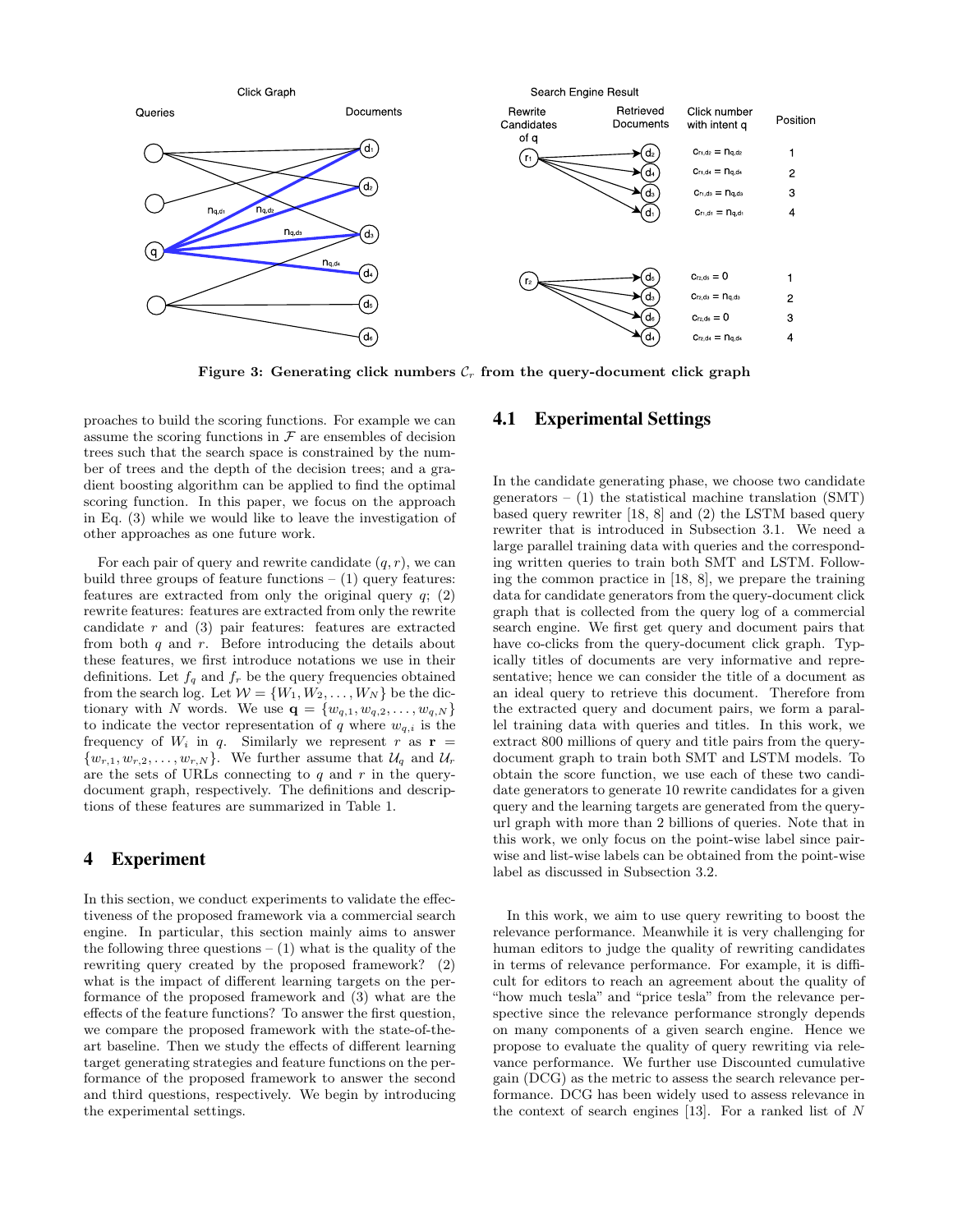Table 1: Summary of Group of Features for a Pair of Query and query rewrite  $(q, r)$ 

| Feature Group    | Feature                                                                                                                                                           |
|------------------|-------------------------------------------------------------------------------------------------------------------------------------------------------------------|
|                  | $h_1$ – Number of words in q as $\sum_{i=1}^{N} w_{q,i}$                                                                                                          |
| Query Features   | $h_2$ – Number of stop words in q: $S_q$                                                                                                                          |
|                  | $h_3$ – Language model score of the query q: $L_q$                                                                                                                |
|                  | $h_4$ – The query frequencies of the query q: $f_q$                                                                                                               |
|                  | $h_5$ – The average length of words in q: $A_q$                                                                                                                   |
|                  | $h_6$ – Number of words in r as $\sum_{i=1}^{N} w_{r,i}$                                                                                                          |
| Rewrite Features | $h_7$ – Number of stop words in r: $S_r$                                                                                                                          |
|                  | $h_8$ – Language model score of the query rewrite $r: L_r$                                                                                                        |
|                  | $h_9$ – The query frequencies of the query rewrite $r: f_r$                                                                                                       |
|                  | $h_{10}$ – The average length of words in r: $A_r$                                                                                                                |
|                  | $h_{11}$ – Jaccard similarity of URLs as $\frac{\overline{ \mathcal{U}_q \cap \mathcal{U}_r }}{ \mathcal{U}_r \cup \mathcal{U}_r }$                               |
| Pair Features    | $h_{12}$ – Difference between the frequencies of the original query q and the rewrite candidate q: $f_q - f_r$                                                    |
|                  | $h_{13}$ – Word-level cosine similarity between q and $r: \frac{\sum_{i=1}^{N} w_{q,i} w_{r,i}}{\sqrt{\sum_{i=1}^{N} w_{q,i}^2} \sqrt{\sum_{i=1}^{N} w_{r,i}^2}}$ |
|                  | $h_{14}$ – Difference between the number of words between q and $r: \sum_{i=1}^{N} w_{q,i} - \sum_{i=1}^{N} w_{r,i}$                                              |
|                  | $h_{15}$ – Number of common words in q and r                                                                                                                      |
|                  | $h_{16}$ – Difference of language model scores between q and r: $L_q - L_r$                                                                                       |
|                  | $h_{17}$ – Difference between the number of stop words between q and r: $S_q - S_r$                                                                               |
|                  | $h_{18}$ – Difference between the average length of words in q and r: $A_q - A_r$                                                                                 |

documents, we use the following variation of DCG,

$$
\text{DCG}_N = \sum_{i=1}^N \frac{G_i}{\log_2(i+1)}
$$

where  $G_i$  represents the weight assigned to the label of the document at position i, e.g. 10 for Perfect match, 7 for Excellent match, 3 for Good match, etc. Higher degree of relevance corresponds to higher value of the weight. We use the symbol DCG to indicate the average of this value over a set of testing queries in our experiments. To evaluate the search relevance performance, 2407 queries are sampled from the first 75% traffic of the total query list (sorted by search frequency) of a commercial search engine and segment queries into 959 top queries (0−40%), 751 torso queries  $(40\% - 60\%)$  and 697 tail queries  $(60\% - 75\%)$ . Web documents are retrieved from a multiple billion index and ranked by a fine-tuned commercial ranking system. For each pair of original query  $q$  and retrieved document  $d$ , highly trained human editors are requested to assign one of the five grades to determine the relevance of the document given the query. In this paper, we report the relevance performance in terms of  $DCG_1$ ,  $DCG_3$  and  $DCG_5$ .

#### 4.2 Quality of Query Rewriting

We can reuse most of existing query rewriters in the candidate generating phase and we choose the state-of-the-art query rewriter, i.e., the SMT method proposed in [18] as one of our candidate generators, hence we compare the proposed framework with the SMT method in terms of relevance performance. Note that we do not compare the proposed framework with other query rewriters such as those in [6, 14] since we only used the SMT method as the candidate generator except the newly proposed LSTM candidate generator. For the proposed framework, we create two variants –  $(1)$  LQRW-SMT that only uses SMT to generate 20 rewrite candidates; and (2) LQRW-SMT-LSTM that uses each of SMT and LSTM to generate 10 rewrite candidates, respectively. In this experiment, we adopt the Logdiscounted log clicknum strategy to generate the learning target and use

all feature functions defined in Table 1. More details about the effects of the learning target generating strategies and feature functions on the proposed framework will be investigated in the following subsections.

The performance comparison over all 2407 queries is reported in Table 2. We cannot report absolute DCG numbers for confidentiality reasons; hence we report the DCG relative improvement compared to SMT. Note that it is evident from t-test that all improvement is significant.

From Table 2, we make the following observations:

- With SMT as the only candidate generator, LQRW-SMT obtains remarkable improvement compared to SMT. SMT query rewriter does not consider relevance; hence rewrite candidates from SMT are not optimal for the relevance performance. While LQRW-SMT explicitly incorporates the relevance performance into query rewriting;
- By combining candidates generated by SMT and LSTM, LQRW-SMT-LSTM outperforms LQRW-SMT. Although SMT and LSTM are trained with the same set of training data, candidates from LSTM are complementary to these from SMT.

Table 2: Overall Search Performance Improvement (%) in terms of DCG Compared to the Query Rewriter SMT.

| Methods       | $DCG_1$   | $DCG_3$   | $DCG$ 5   |
|---------------|-----------|-----------|-----------|
| LQRW-SMT      | $+3.01\%$ | $+2.65\%$ | $+2.38\%$ |
| LQRW-SMT-LSTM | $+3.03\%$ | $+3.14\%$ | $+2.95\%$ |

The relevance performance of modern search engines is strongly dependent on user behavior data. However, for torso and tail queries, the user behavior data is very sparse and noisy; hence the relevance performance may be not good for these queries. It is therefore interesting to show the effects of query rewriting methods on different query traffic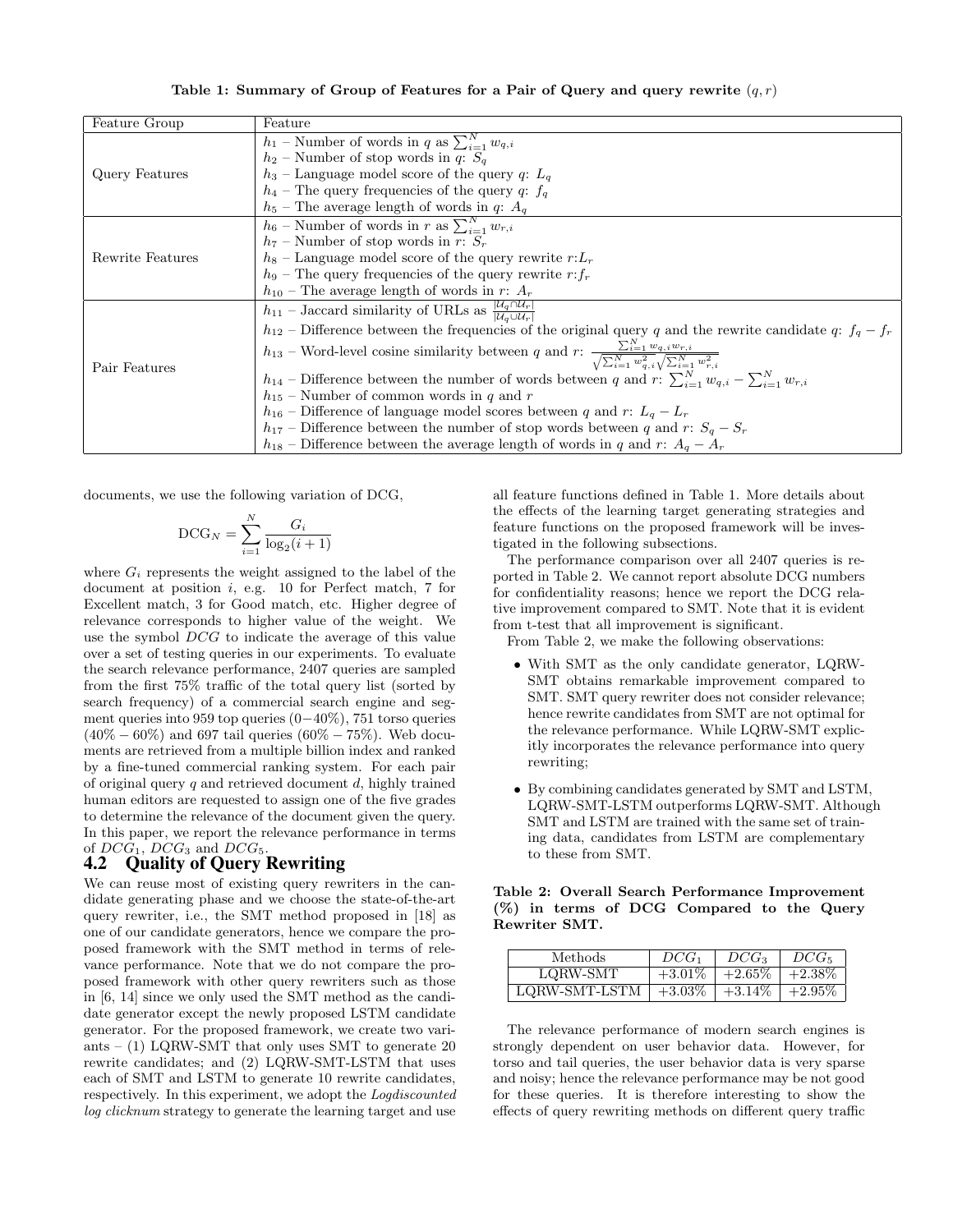bands. The performance comparisons for top, torso and tail queries are shown in Table 3 and it can be observed that:

- Both LQRW-SMT and LQRW-SMT-LSTM consistently outperform SMT for all traffic bands, i.e., top, torso and tail queries;
- The improvement of LQRW-SMT and LQRW-SMT-LSTM on torso and tail queries is higher than that on top queries. This property of the proposed framework has its practical significance since improving the relevance of torso and tail queries are usually difficult.

Table 3: Search Performance Improvement (%) in terms of DCG in Different Traffic Bands Compared to the Query Rewriter SMT.

| Top           |                    |                    |           |
|---------------|--------------------|--------------------|-----------|
| Methods       | $\overline{DCG_1}$ | $\overline{DCG_3}$ | $DCG_5$   |
| LQRW-SMT      | $+0.72%$           | $+1.48\%$          | $+1.51%$  |
| LQRW-SMT-LSTM | $+0.66\%$          | $+1.62%$           | $+1.84\%$ |
| <b>Torso</b>  |                    |                    |           |
| LQRW-SMT      | $+4.64\%$          | $+3.43\%$          | $+3.23%$  |
| LQRW-SMT-LSTM | $+4.93%$           | $+4.31%$           | $+3.97%$  |
| Tail          |                    |                    |           |
| LQRW-SMT      | $+6.14\%$          | $+4.13%$           | $+3.53\%$ |
| LQRW-SMT-LSTM | $+8.22%$           | $+5.46%$           | $+4.55%$  |

To deeply understand above observations, we calculate the coverage of different query rewriters in different traffic bands and the results are shown in Table 4. Note that here the coverage of a query rewriter is defined as the percentage of queries whose rewrite candidates generated by the query rewriter are different from themselves. We note that (1) all query writers have higher coverage for torso and tail queries than top queries; (2) the coverage of LQRW-SMT-LSTM is consistently higher than LQRW-SMT; and (3) the coverage of both LQRW-SMT and LQRW-SMT-LSTM increases more for torso and tail queries than top queries compared to SMT.

Table 4: Coverage of Query Writing in Different Traffic Bands.

| Methods       | Top      | Torso    | Tail     |
|---------------|----------|----------|----------|
| SMT           | $10.9\%$ | 20.7%    | 29.5%    |
| LQRW-SMT      | 14.8%    | $30.4\%$ | 43.2\%   |
| LQRW-SMT-LSTM | $16.1\%$ | $37.5\%$ | $51.9\%$ |

# 4.3 The Impact of Learning Target Generating Strategies

In Subsection 3.2, an automatic approach with four strategies is proposed to generate the learning targets. In this subsection, we investigate the impact of these learning target generating strategies on the performance of the proposed framework. We choose the Logdiscounted log clicknum as the basic strategy and the performance comparison of other strategies against the baseline is shown in Table 5. Note that "+" and "-" indicate performance improvement and decline, respectively.

We make the following observations from Table 5:

- *Clicknum* obtained the largest performance reduction. This result suggests that in addition to click numbers, it is also necessary and important to consider document positions when generating the learning target
- Discounted log clicknum outperforms Discounted clicknum which indicates that the learning targets could be dominated by these documents with extremely large numbers of clicks.
- The performance of *Discounted log clicknum* degrades slightly compared to Logdiscounted log clicknum. Discounted log clicknum could over-penalize the click numbers by positions.

Table 5: The Relative Performance Changes Compared to Logdiscounted log clicknum. Note that "+" and "-" indicate performance improvement and decline, respectively.

| Learning target         | $DCG_1$   | $DCG_3$   | $DCG_5$   |
|-------------------------|-----------|-----------|-----------|
| Clicknum                | $-2.04\%$ | $-1.79\%$ | $-1.58\%$ |
| Discounted clicknum     | $-0.95\%$ | $-0.73\%$ | $-0.77\%$ |
| Discounted log clicknum | $-0.43\%$ | $-0.34\%$ | $-0.47\%$ |

# 4.4 The Impact of Feature Functions

The parameter  $\lambda_i$  controls the contribution of the feature function  $h_i$ . Therefore in this subsection, we study the impact of feature functions via model parameters  $\lambda_i$ . We first rank features by the absolute values of the t-statistic for model parameters and the top 10 features are shown as follows:

- 1.  $h_{11}$ : Jaccard similarity of URLs of q and r;
- 2.  $h_{12}$ : Difference between the frequencies of q and r;
- 3.  $h_{13}$ : Word-level cosine similarity between q and r;
- 4.  $h_9$ : The query frequencies of the query rewrite r;
- 5.  $h_8$ : Language model score of the query rewrite r;
- 6.  $h_{14}$ : Difference between the number of words between  $q$  and  $r$ ;
- 7.  $h_{15}$ : Number of common words in q and r
- 8.  $h_7$ : Number of stop words in r
- 9.  $h_{17}$ : Difference between the number of stop words between q and r
- 10.  $h_3$ : Language model score of the query q

Among top 10 features, there are 6 pair features, 3 rewrite features and 1 query feature. This result indicates the importance of pair features. We also investigate the performance of the proposed framework with only pair features and top 10 features, respectively. The performance changes compared to the proposed framework with all features are shown in Table 6. Note that "\*" in the table indicates that the changes are not significant. When we only use pair features, the performance reduces slightly; while there is no significant performance reduction when we only use top 10 features.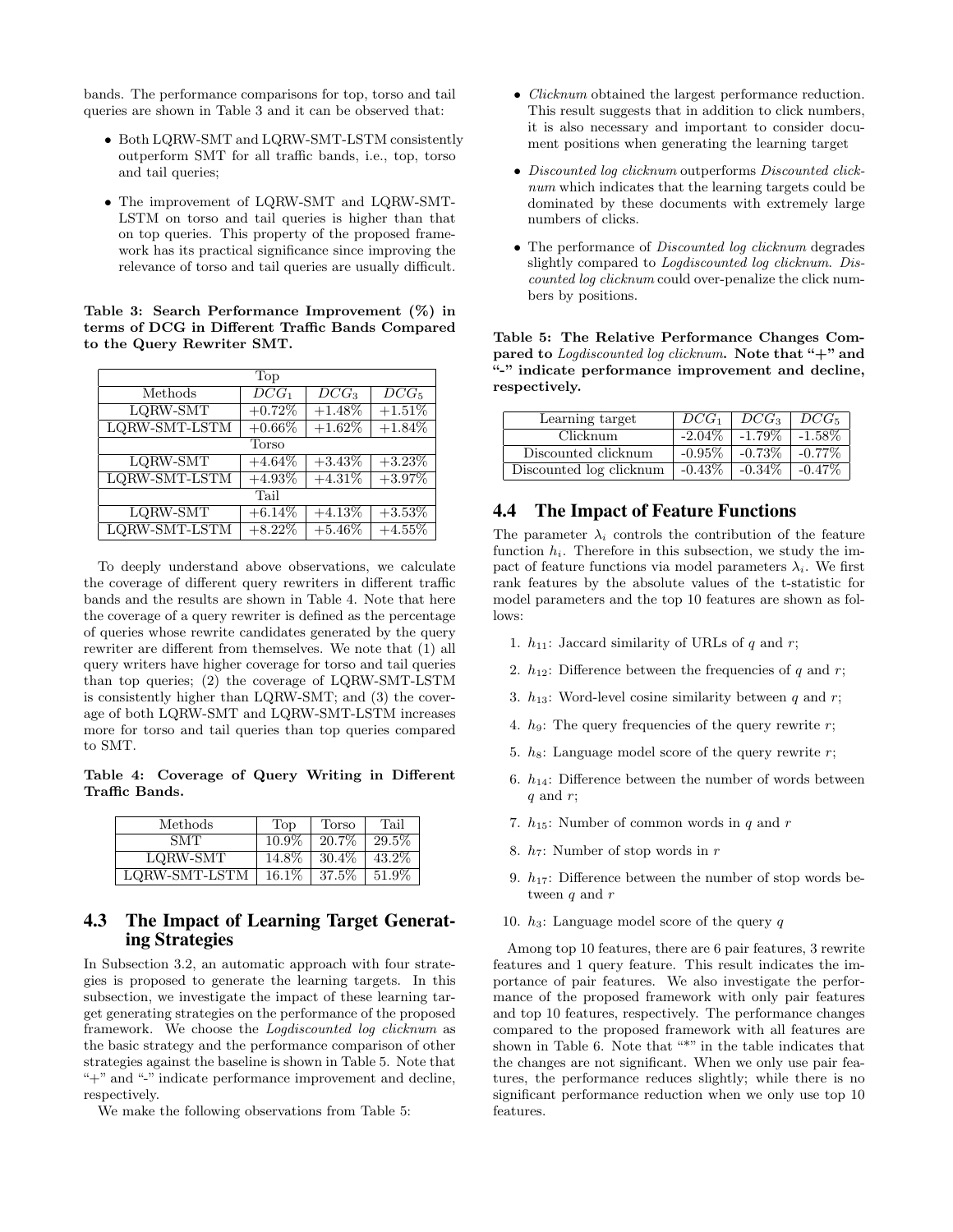Table 6: The Relative Performance Changes Compared to the Proposed Framework with All Features. Note that "\*" indicates the changes are not significant.

| Features        | $DCG_1$                | $DCG_3$                | $DCG_5$                |
|-----------------|------------------------|------------------------|------------------------|
| Pair Features   | $-0.44\%$              | $-0.52%$               | $-0.61\%$              |
| Top 10 Features | $-0.15\%$ <sup>*</sup> | $-0.13\%$ <sup>*</sup> | $-0.17\%$ <sup>*</sup> |

# 5 Conclusion

This paper proposes a learning to rewrite framework that is flexible to incorporate existing query rewriting algorithms such as statistical machine translation and recent advanced methods in deep learning such as sequence to sequence LSTM. The framework formulates the query rewriting problem as an optimization problem of finding a scoring function to optimize the relevance performance explicitly. One innovation of the proposed method is that the supervised information could be cheaply constructed from the click graph. Experiments conducted on a commercial search engine demonstrate that the framework is very effective to improve search relevance.

In this future, we plan to explore the framework from three perspectives. First, we plan to investigate other forms of scoring functions. Second, we plan to investigate the effect of including more candidate generating methods in our framework. Third, we will study methods for generating pair-wise and list-wise learning targets that are complementary to the point-wise learning target generated from the click graph.

## 6 References

- [1] I. Antonellis, H. G. Molina, and C. C. Chang. Simrank++: query rewriting through link analysis of the click graph. Proceedings of the VLDB Endowment, 1(1):408–421, 2008.
- [2] R. Baeza-Yates, C. Hurtado, and M. Mendoza. Query recommendation using query logs in search engines. In Current Trends in Database Technology-EDBT 2004 Workshops, pages 588–596. Springer, 2005.
- [3] R. Baeza-Yates, B. Ribeiro-Neto, et al. Modern information retrieval, volume 463. ACM press New York, 1999.
- [4] R. Baeza-Yates and A. Tiberi. Extracting semantic relations from query logs. In Proceedings of the 13th ACM SIGKDD international conference on Knowledge discovery and data mining, pages 76–85. ACM, 2007.
- [5] H. Cao, D. Jiang, J. Pei, Q. He, Z. Liao, E. Chen, and H. Li. Context-aware query suggestion by mining click-through and session data. In Proceedings of the 14th ACM SIGKDD international conference on Knowledge discovery and data mining, pages 875–883. ACM, 2008.
- [6] H. Cui, J.-R. Wen, J.-Y. Nie, and W.-Y. Ma. Probabilistic query expansion using query logs. In Proceedings of the 11th international conference on World Wide Web, pages 325–332. ACM, 2002.
- [7] B. M. Fonseca, P. Golgher, B. Pôssas, B. Ribeiro-Neto, and N. Ziviani. Concept-based interactive query expansion. In Proceedings of the 14th

ACM international conference on Information and knowledge management, pages 696–703. ACM, 2005.

- [8] J. Gao, X. He, S. Xie, and A. Ali. Learning lexicon models from search logs for query expansion. In Proceedings of the 2012 Joint Conference on Empirical Methods in Natural Language Processing and Computational Natural Language Learning, pages 666–676. Association for Computational Linguistics, 2012.
- [9] J. Gao and J.-Y. Nie. Towards concept-based translation models using search logs for query expansion. In Proceedings of the 21st ACM international conference on Information and knowledge management, page 1. ACM, 2012.
- [10] A. Graves et al. Supervised sequence labelling with recurrent neural networks, volume 385. Springer, 2012.
- [11] M. Grbovic, N. Djuric, V. Radosavljevic, F. Silvestri, and N. Bhamidipati. Context-and content-aware embeddings for query rewriting in sponsored search. In Proceedings of the 38th International ACM SIGIR Conference on Research and Development in Information Retrieval, pages 383–392. ACM, 2015.
- [12] C.-K. Huang, L.-F. Chien, and Y.-J. Oyang. Relevant term suggestion in interactive web search based on contextual information in query session logs. Journal of the American Society for Information Science and Technology, 54(7):638–649, 2003.
- $\left[ 13\right]$  K. Järvelin and J. Kekäläinen. Cumulated gain-based evaluation of ir techniques. ACM TOIS.
- [14] R. Jones, B. Rey, O. Madani, and W. Greiner. Generating query substitutions. In Proceedings of the 15th international conference on World Wide Web, pages 387–396. ACM, 2006.
- [15] T.-Y. Liu. Learning to rank for information retrieval. Foundations and Trends in Information Retrieval, 3(3):225–331, 2009.
- [16] T. Mikolov, I. Sutskever, K. Chen, G. S. Corrado, and J. Dean. Distributed representations of words and phrases and their compositionality. In Advances in neural information processing systems, pages 3111–3119, 2013.
- [17] T. Qin, X.-D. Zhang, M.-F. Tsai, D.-S. Wang, T.-Y. Liu, and H. Li. Query-level loss functions for information retrieval. Information Processing  $\mathcal B$ Management, 44(2):838–855, 2008.
- [18] S. Riezler and Y. Liu. Query rewriting using monolingual statistical machine translation. Computational Linguistics, 36(3):569–582, 2010.
- [19] S. Riezler, Y. Liu, and A. Vasserman. Translating queries into snippets for improved query expansion. In Proceedings of the 22nd International Conference on Computational Linguistics-Volume 1, pages 737–744. Association for Computational Linguistics, 2008.
- [20] A. Sordoni, Y. Bengio, H. Vahabi, C. Lioma, J. Grue Simonsen, and J.-Y. Nie. A hierarchical recurrent encoder-decoder for generative context-aware query suggestion. In Proceedings of the 24th ACM International on Conference on Information and Knowledge Management, pages 553–562. ACM, 2015.
- [21] I. Sutskever, O. Vinyals, and Q. V. Le. Sequence to sequence learning with neural networks. In Advances